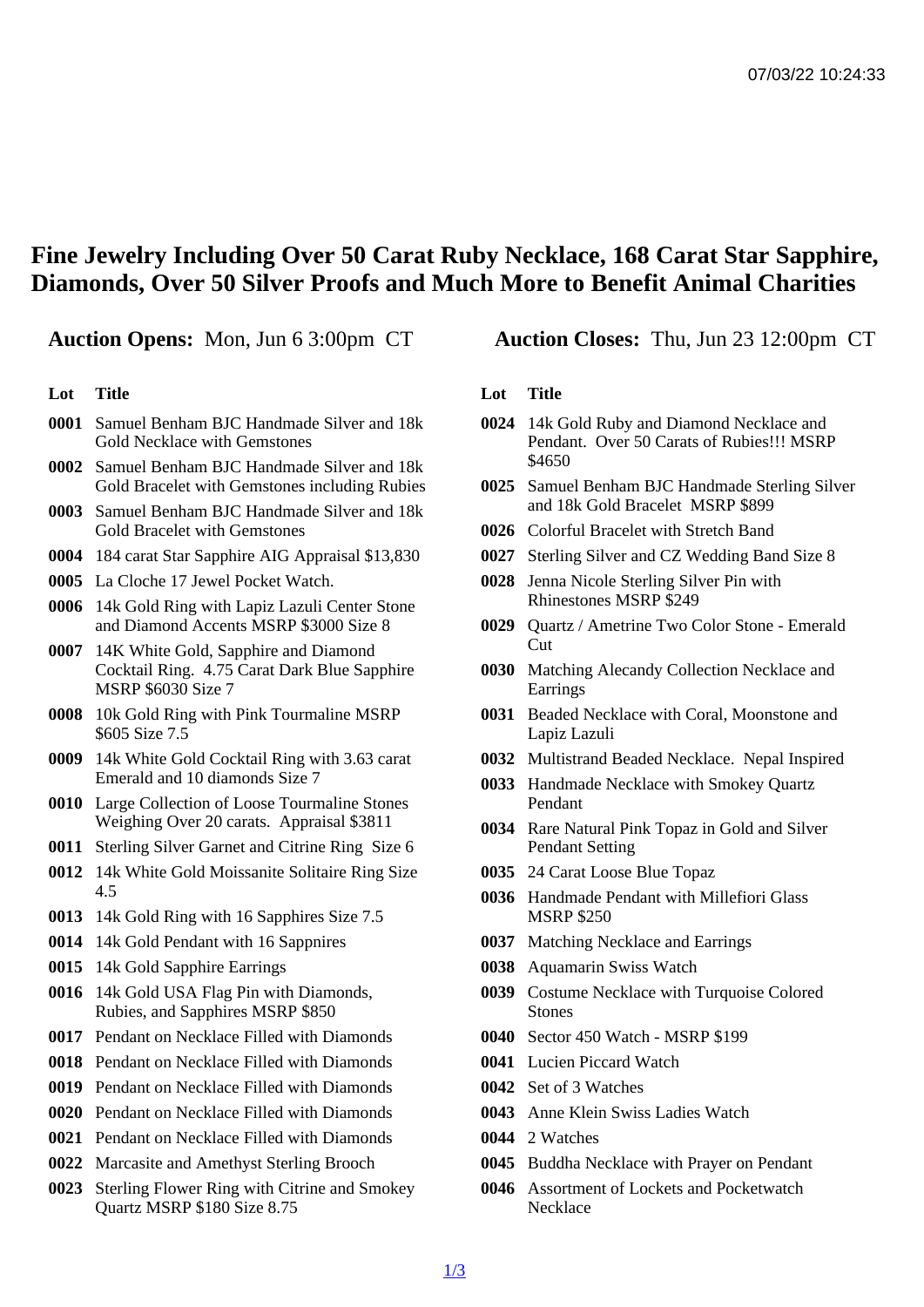- Lot Title
- 6 Costume Rings
- Obsolete Coins Card
- Set of 10 Uncirculated \$2 Bills
- Set of 10 Uncirculated \$2 Bills
- Set of 10 Uncirculated \$2 Bills
- Set of 10 Uncirculated \$2 Bills
- Set of 10 Uncirculated \$2 Bills
- Silver Washington Mint \$100 Bill with 4 Troy Oz .999 Fine Silver
- Silver Washington Mint \$100 Bill with 4 Troy Oz .999 Fine Silver
- Silver Washington Mint \$100 Bill with 4 Troy Oz .999 Fine Silver
- \$1000 Silver Proof 1 Oz .999 Fine Silver
- \$1 Bank Note Replca Copper Bar
- \$1 Bank Note Replca Copper Bar
- \$1 Bank Note Replca Copper Bar
- \$1 Bank Note Replca Copper Bar
- \$1 Bank Note Replca Copper Bar
- Paul Revere's Ride Silver Proof
- Paul Revere's Ride Silver Proof
- Paul Revere's Ride Silver Proof
- Paul Revere's Ride Silver Proof
- Paul Revere's Ride Silver Proof
- Paul Revere's Ride Silver Proof Paul Revere's Ride Silver Proof
- Paul Revere's Ride Silver Proof
- Paul Revere's Ride Silver Proof
- Paul Revere's Ride Silver Proof
- Paul Revere's Ride Silver Proof
- -

 Paul Revere's Ride Silver Proof Paul Revere's Ride Silver Proof Paul Revere's Ride Silver Proof Paul Revere's Ride Silver Proof Paul Revere's Ride Silver Proof Paul Revere's Ride Silver Proof Paul Revere's Ride Silver Proof Paul Revere's Ride Silver Proof Paul Revere's Ride Silver Proof Paul Revere's Ride Silver Proof Paul Revere's Ride Silver Proof Paul Revere's Ride Silver Proof Paul Revere's Ride Silver Proof

- 
- Paul Revere's Ride Silver Proof
- 
- 
- 
- 
- -
	-
- 
- 
- 
- -
- 
- 
- 
- 
- Paul Revere's Ride Silver Proof Paul Revere's Ride Silver Proof Paul Revere's Ride Silver Proof Paul Revere's Ride Silver Proof Paul Revere's Ride Silver Proof Paul Revere's Ride Silver Proof Paul Revere's Ride Silver Proof Paul Revere's Ride Silver Proof Paul Revere's Ride Silver Proof Paul Revere's Ride Silver Proof Paul Revere's Ride Silver Proof
- Paul Revere's Ride Silver Proof
- Paul Revere's Ride Silver Proof
- Paul Revere's Ride Silver Proof
- Paul Revere's Ride Silver Proof
- 
- Paul Revere's Ride Silver Proof
- Paul Revere's Ride Silver Proof
- Paul Revere's Ride Silver Proof
- Paul Revere's Ride Silver Proof
- Paul Revere's Ride Silver Proof
	- Paul Revere's Ride Silver Proof
	-
- Paul Revere's Ride Silver Proof
- Paul Revere's Ride Silver Proof
- Paul Revere's Ride Silver Proof

2/3

- 
- Lot Title